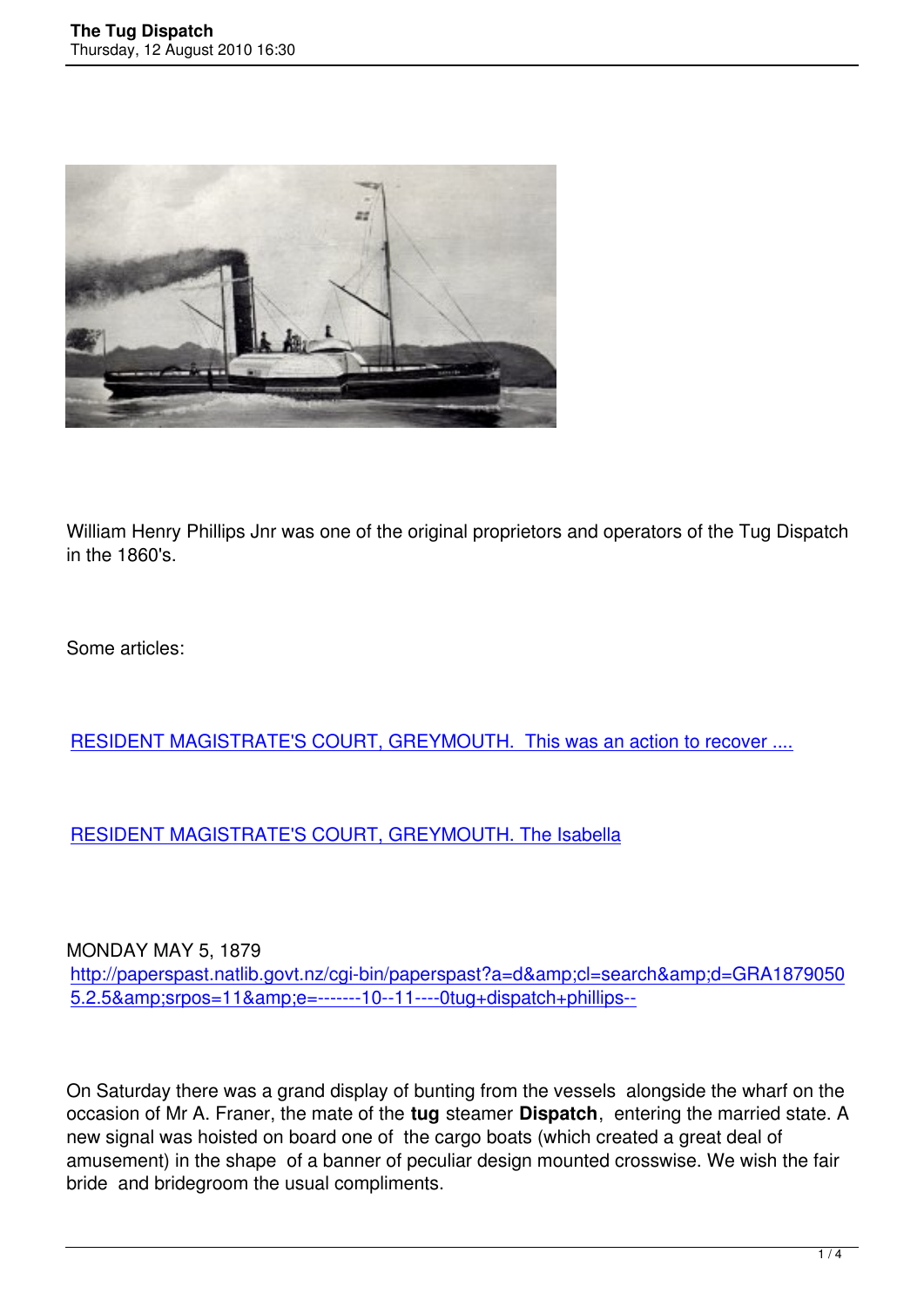THURSDAY, AUGUST 16, 1883

http://paperspast.natlib.govt.nz/cgi-bin/paperspast?a=d&cl=search&d=GRA1883081  $6.2.4\& srpos=12& e=\n---10-11--0tug+dispatch+philips-$ 

[The new winch for winding in the tow rope on board the](http://paperspast.natlib.govt.nz/cgi-bin/paperspast?a=d&cl=search&d=GRA18830816.2.4&srpos=12&e=-------10--11----0tug+dispatch+phillips--) **tug Dispatch** was tried yesterday and answered very well. As fast as the rope is wound in it goes down a hatchway. The winch is a great improvement and will lead to a great economy of time.

http://paperspast.natlib.govt.nz/cgi-bin/paperspast?a=d&cl=search&d=WCT1876101 7.2.5&srpos=23&e=-------10--21----0tug+dispatch+phillips--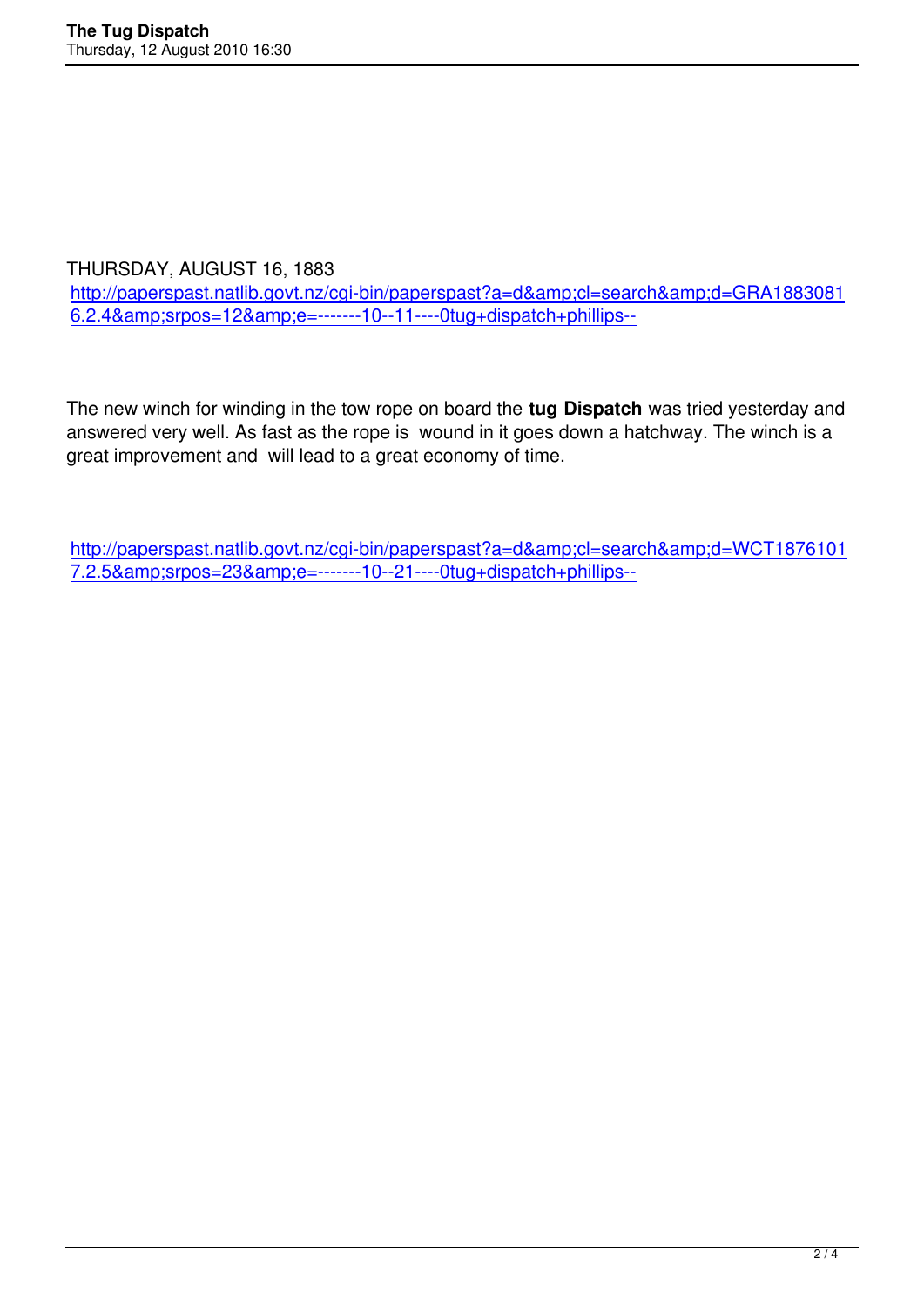# STEAM TO FOX'S.



THE Powerful Double-Engine Steamer SPATCH. D Т Capt. DEARE. Will be despatched for the above port TO-MORROW (WEDNESDAY). 16th Instant.

For freight or passage, apply to G. W. MOSS, Agent, Albert street.

## STEAM-TUG DISPATCH.

THE Grey River Steam Tug Company's powerful Double-Engine Steamer

### DISPATCH,

Is prepared to Tow Vessels in and out of the river as per agreement, to be arranged on application to

> G. W. MOSS, Manager, Albert street.